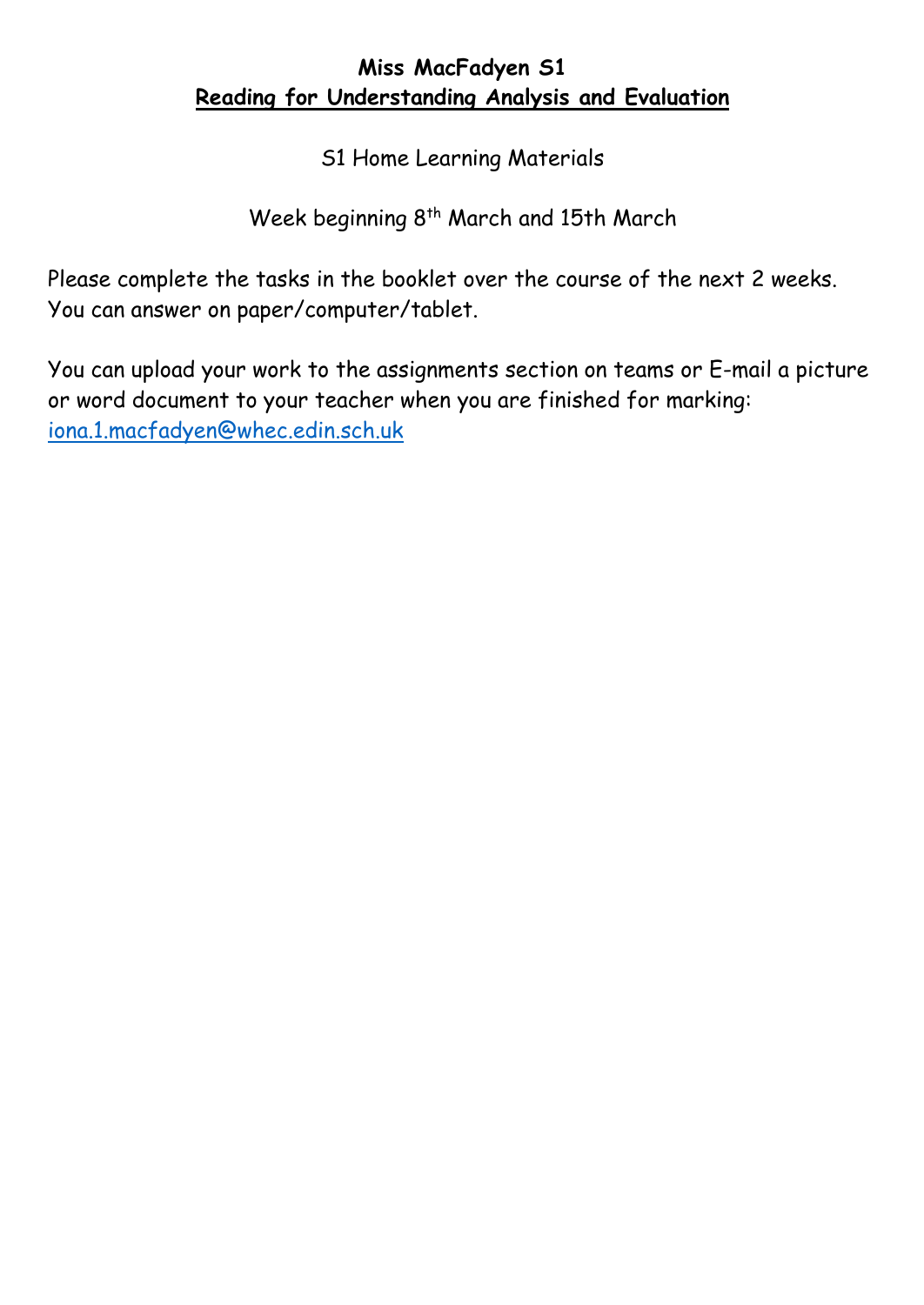# **Task 1: Expand our vocabulary.**

Expand our vocabulary.

Below of a list of words that will appear over the next few tasks. Some of these may be unfamiliar to you.

- A) Write down the proper definition for each of the following words. Do not write what you think they mean – you must look them up! You should use a dictionary or an online dictionary to look up the definitions.
- B) For each new word, try to write a sentence using it.
	- 1. Sinister
	- 2. Eerie
	- 3. Haunt
	- 4. Roam
	- 5. Shuffle
	- 6. Pounce
	- 7. Disturb
	- 8. Danger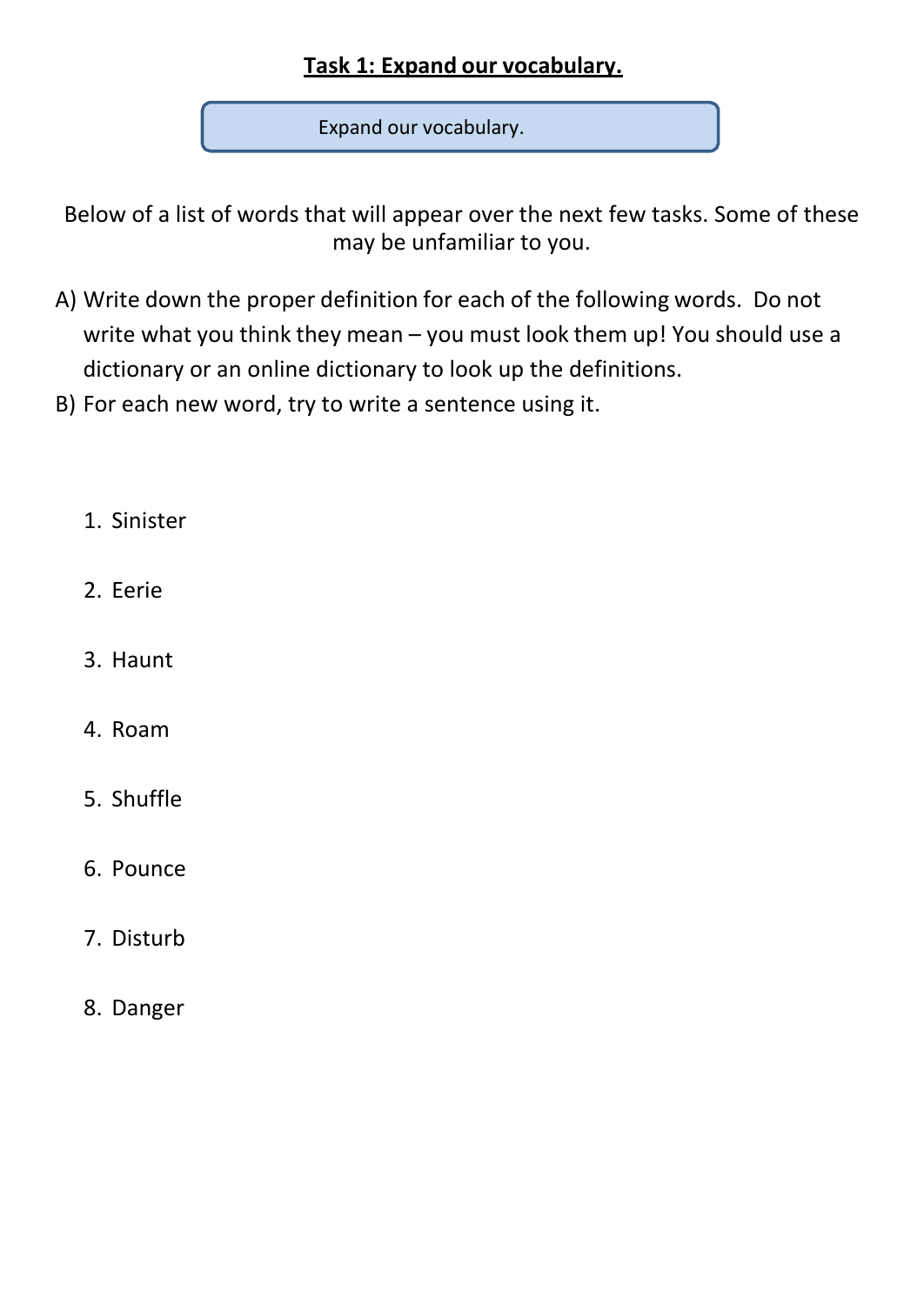### **Task 2 – Language Skills**

#### **Similes**

#### Explain how a writer uses language for effect.

When we are writing we can sometimes make our writing more interesting to the reader by using Similes. Similes are phrases where the writer compares something or someone to something else. Similes use the words like or as to make a comparison.

The first thing we must do when trying to understand a simile is think about what is being compared to what.

#### For example: **Their voices were like trumpets.**

Here, the sound of voices is compared to the sound of trumpets.

Next we need to consider what trumpets sounds like to figure out what the writer is trying to tell us about the voices.

Trumpets are loud and deafening so perhaps the writer was trying to say that the voices were very loud and easy to hear above everything else.

#### Now you try:

#### 1. **The crowd was like a sea of people.**

What is being compared to what?

The sea is vast and immense so perhaps the writer is trying to show that the crowd is…

### 2. **The lake was like a mirror reflecting the sun.**

What is being compared to what?

A mirror is clear and flat so perhaps the writer is trying to show that the lake is…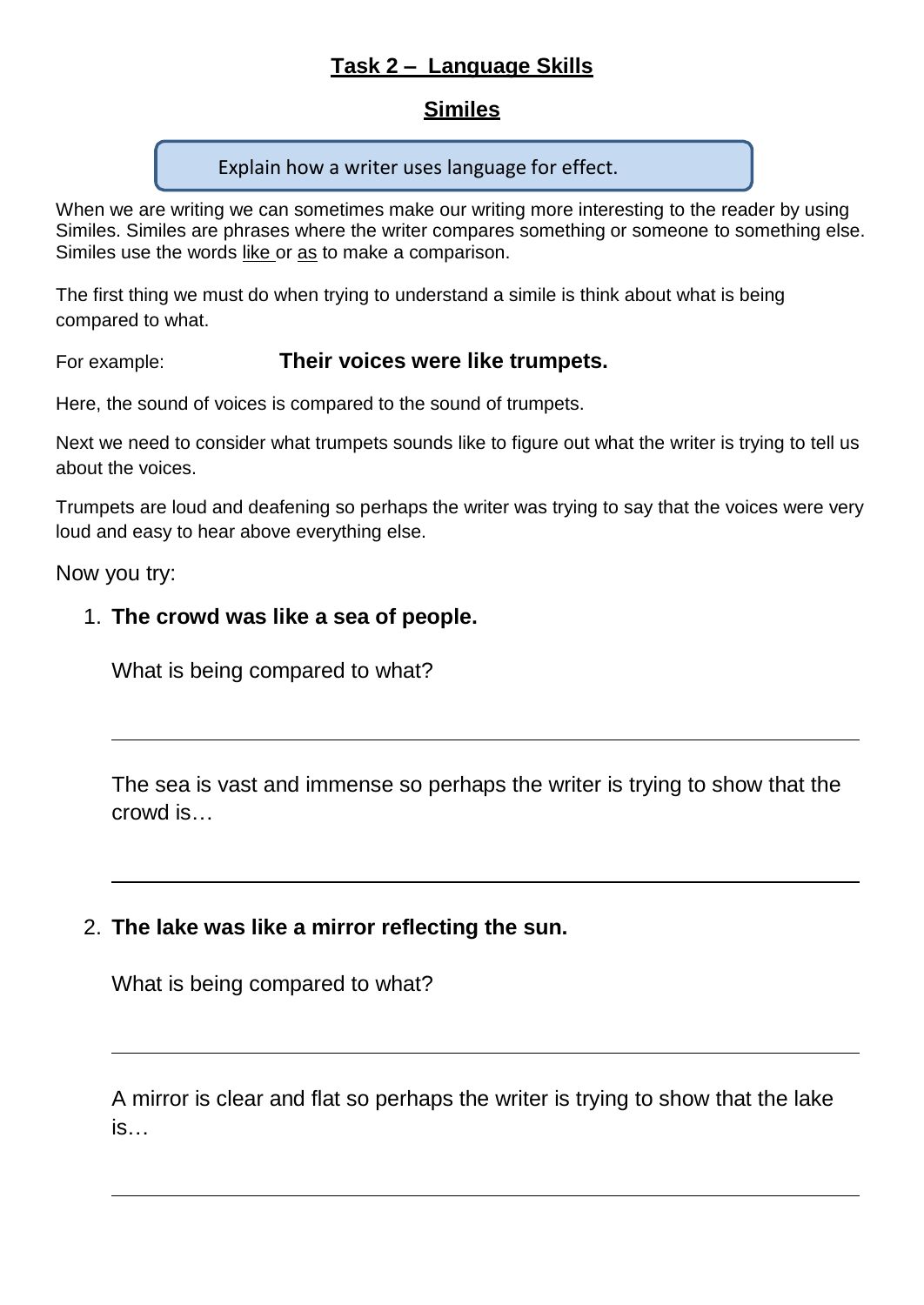## **The Old Man**

Explain how a writer uses language for effect.

He was a strange and sinister looking man who never spoke to anyone in the neighbourhood. His long face was as white as snow and his eyes were like two black dots in his head. People said he had done "terrible things" many years ago, although no-one was quite sure what this meant.

When he shuffled down the street, he never looked at anyone and ignored the names the local children shouted at him. Other people might have stopped and said something or told parents what their children were doing. He never did.

One day he just seemed to vanish. Since no-one had ever spoken to him, no-one knew the real reason for his leaving. Some said he had been taken away in the middle of the night, others that he had died and still haunted the streets, creeping around when the sun went down waiting to pounce on anyone who dared disturb him.

*Hint: your work from previous weeks will help you answer these questions:*

1. What does the writer's word choice in the opening paragraph make you think about the man? (Remember, you must quote and comment like this: "Strange" suggests the man is weird or unusual.)

2. What technique is used to describe the colour of the man's face in the opening paragraph and what does it suggest about him?

3. What does the writer's word choice suggest about the way the man moves? (Remember to quote the word and comment on what it suggests.)

4. How does the writer's word choice in the final paragraph suggest the man is still dangerous? (Remember, to quote the word and comment on what it suggests.)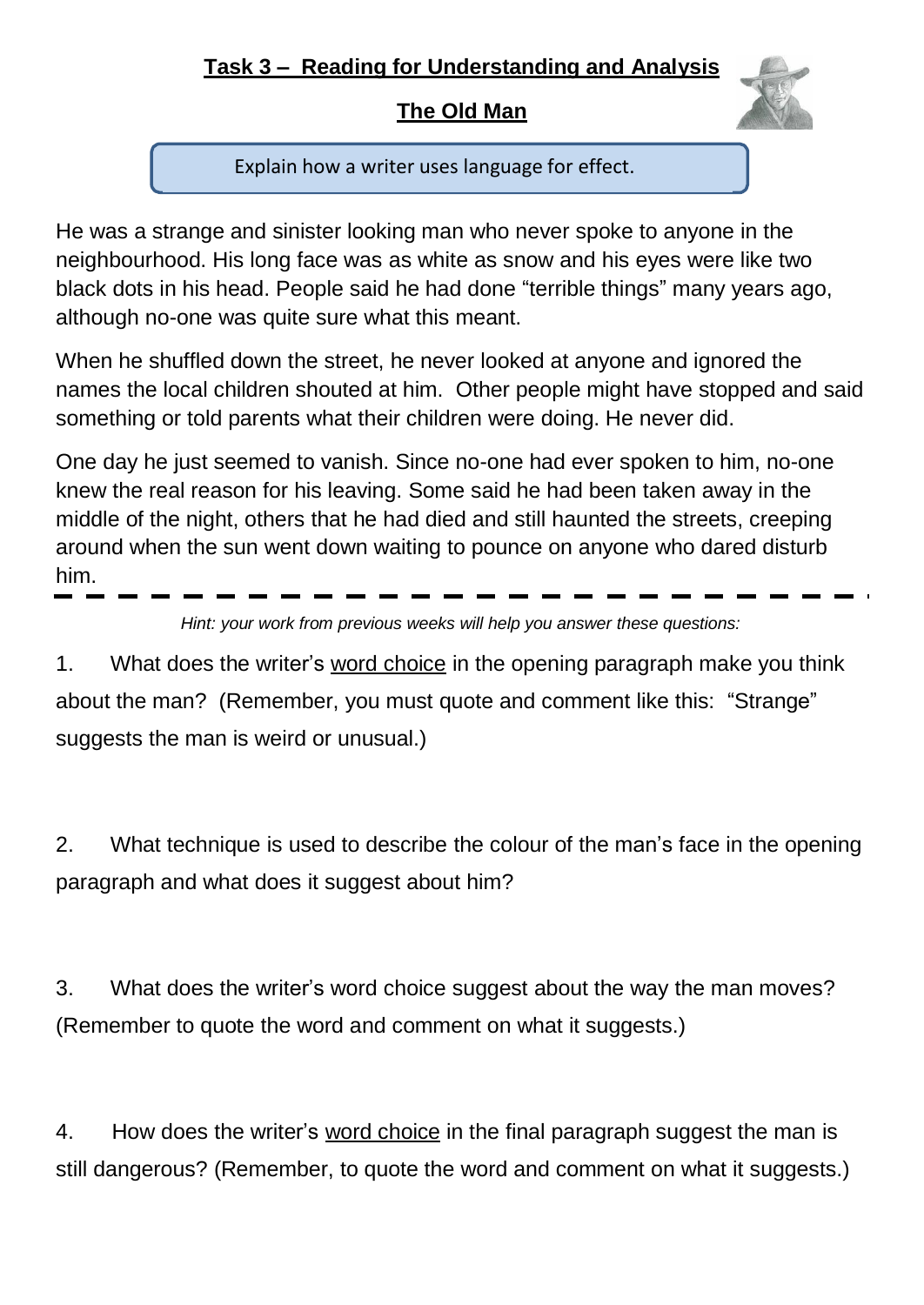# **Task 4 – Vocabulary**

Expand our vocabulary.

- A) Write down the proper definition for each of the following words. Do not write what you think they mean – you must look them up! You should us a dictionary or online dictionary to look up your answers.
- B) For each new word, try to write a sentence using the word.

## 1. Capture

- 2. Ferocious
- 3. Prisoner
- 4. Scatter
- 5. Relief
- 6. Grumble
- 7. Ordinary
- 8. Energetic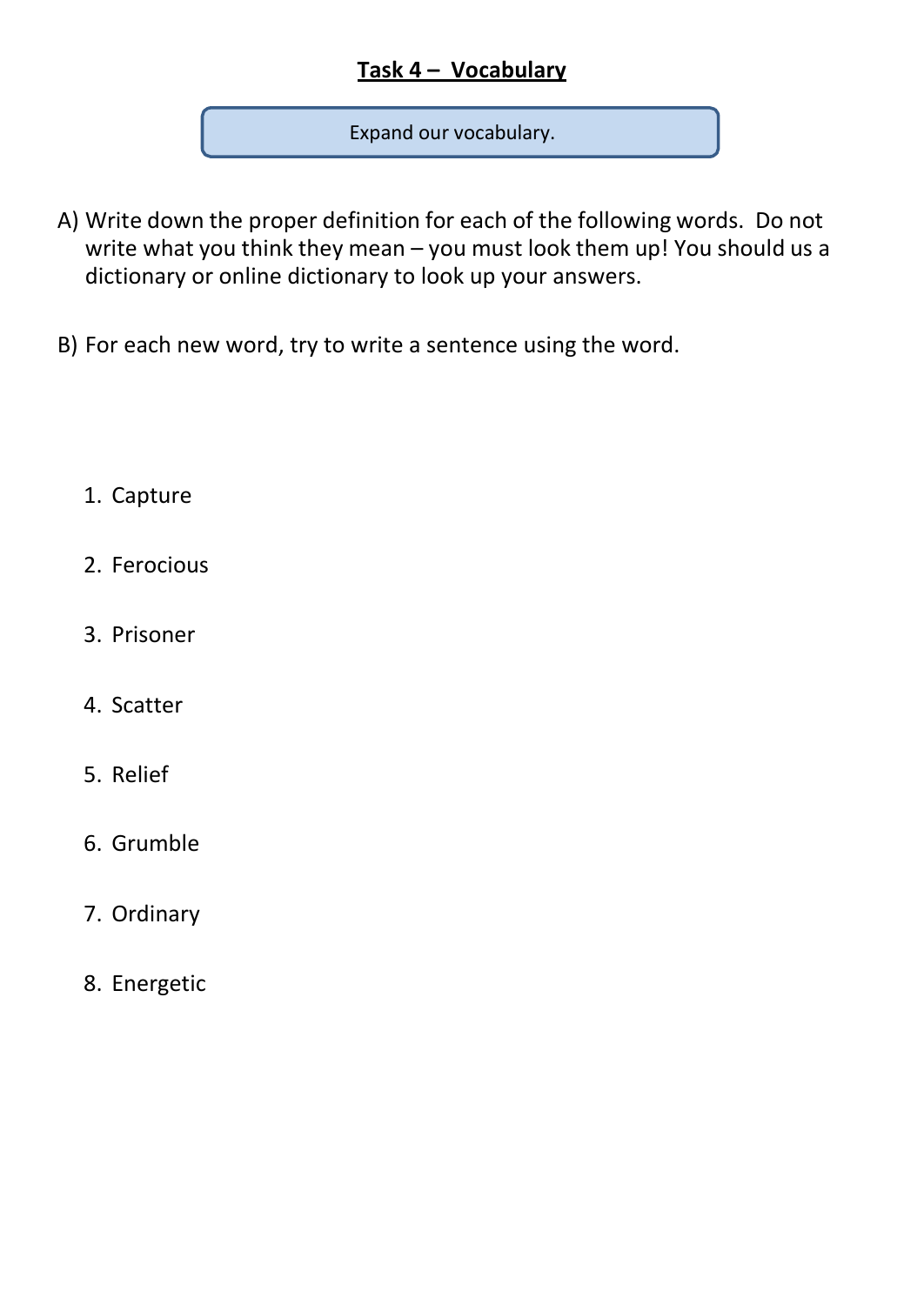### **Task 5 – Language Skills**

#### **Ellipses**

Explain how a writer uses language for effect.

An ellipsis is a series of three dots (. . .) which shows that some text has been left out.

Often, this is done to indicate a pause or to show an unfinished thought and force the reader to imagine what comes next. This can add drama or tension as it allows our imagination to fill in the gaps!

*Ellipses used to indicate a pause:*

Um…I'm not sure that's true.

*Ellipses used to indicate an unfinished thought:*

There was a knock on the door and then …

Write two sentences of your own which use an ellipsis to indicate a pause:

1.

2.

Now, write two sentences to show an unfinished thought:

1.

#### 2.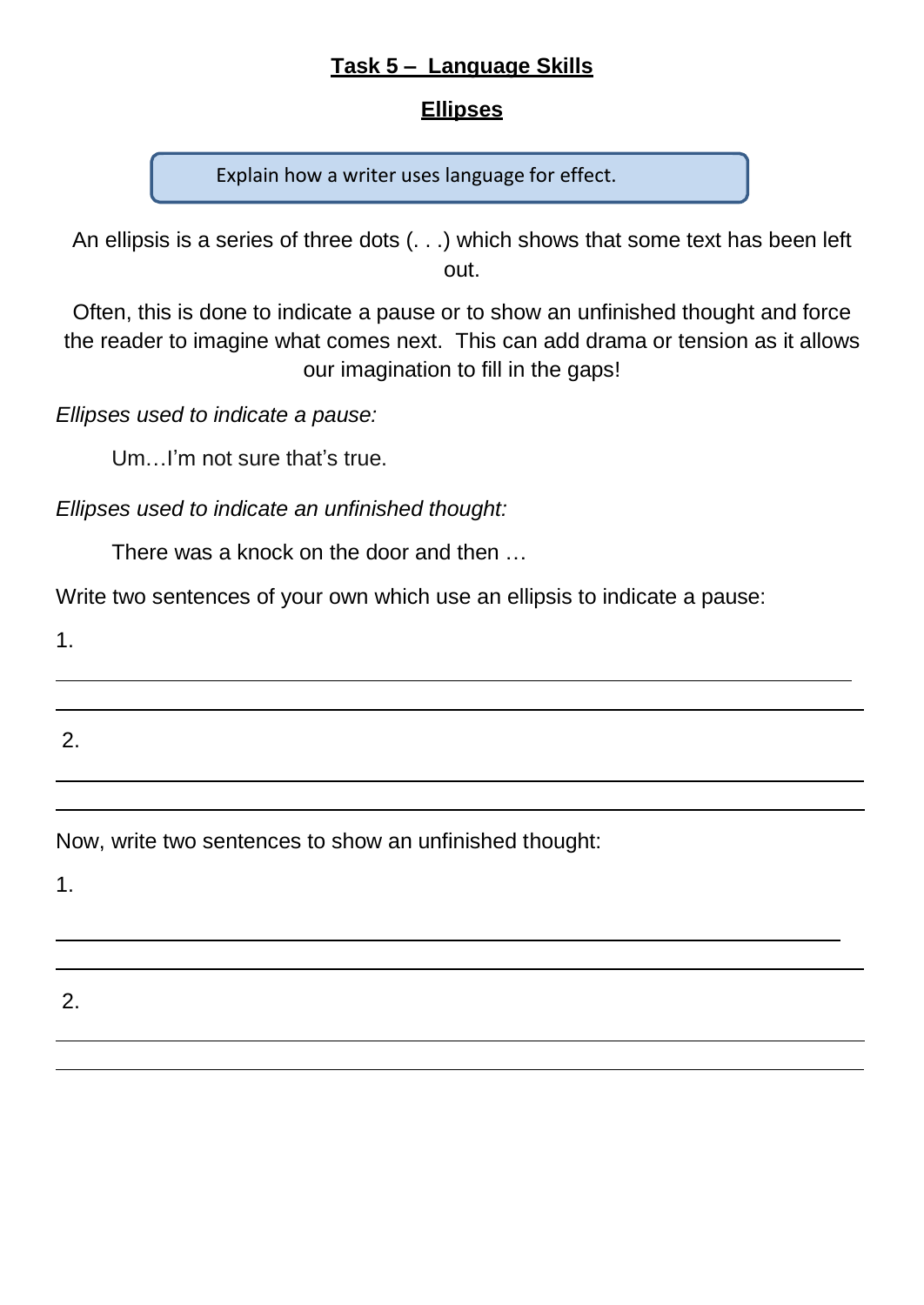### **Task 6 – Language Skills**

### **Exclamation Marks**

Explain how a writer uses language for effect.

Exclamation Mark = !!!!

What are exclamation marks used for?

• This is used to show that someone is speaking loudly because they are angry, excited, panicked, shocked, surprised or happy.

For each of the examples below, write down what the use of exclamation marks suggest. You could choose from any of those listed: loudly, angry, panic, excited, shocked, surprised, happy.

A) "Oh! You already bought a new car!"

B) "I can't wait to go to Disneyland!"

- C) "What on earth are you doing?!"
- D) Help! I locked myself out of my house!
- E) How dare you copy my answers!
- F) Our team just won the premiership!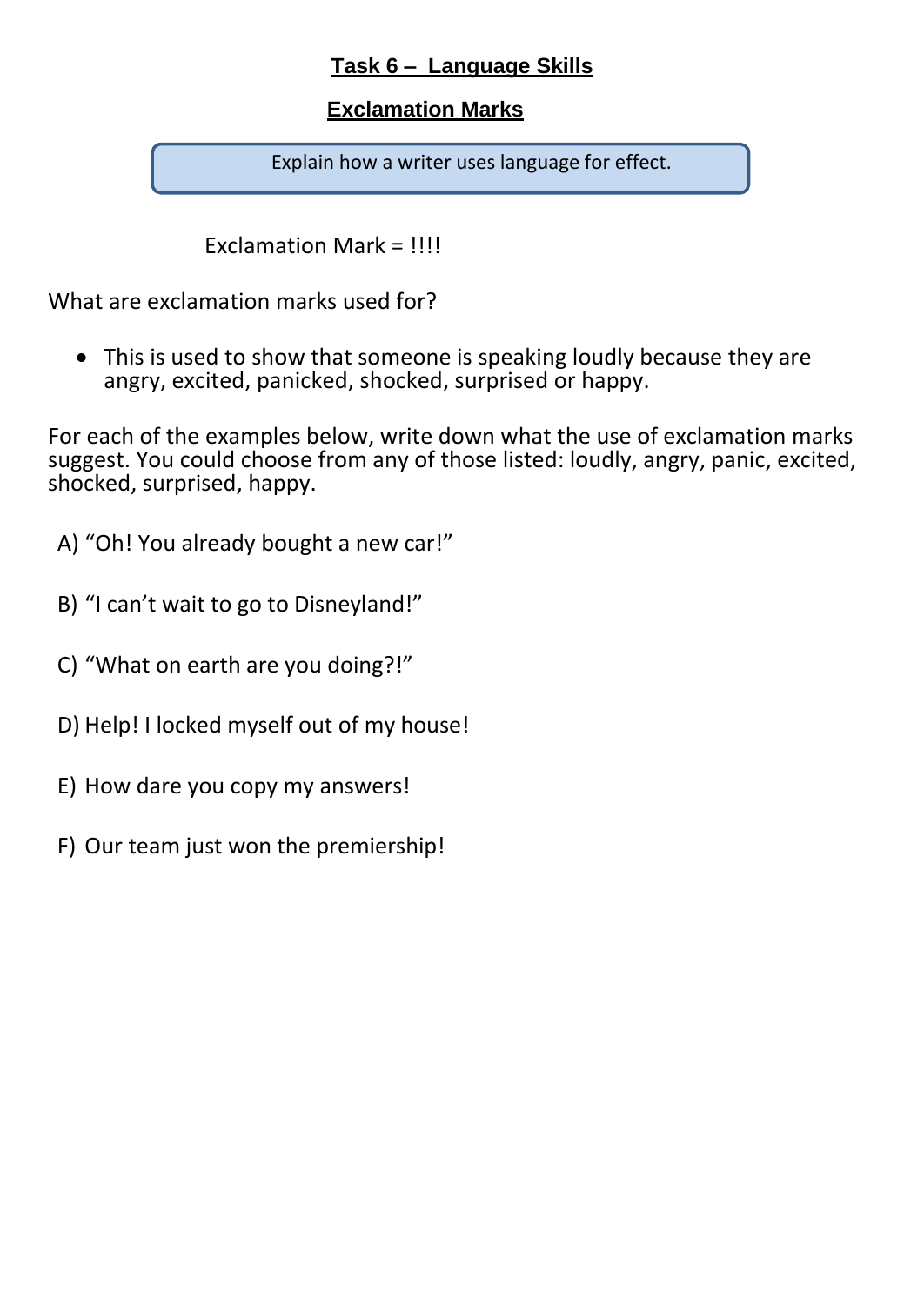

## **In Your Dreams**

Explain how a writer uses language for effect.

Charlotte kept having a horrible dream. In it, she wasn't Charlotte at all, but a princess who had been captured by a huge and ferocious dragon and was being kept prisoner in its cave. Brave heroes had tried to rescue her, but the dragon had eaten them all and had scattered their bones on the cave floor.

The dream was terrifying and Charlotte had dreamed it every night for weeks now. It was such a relief to wake up and find herself in her ordinary bed, in her ordinary house, with ordinary mum and dad in the next room. If only the nightmare would stop, she thought, she'd never grumble that life was boring again!

Someone had told her that if you went to bed really tired, you were less likely to dream, so all day she had deliberately done lots of energetic things. But as soon as she fell asleep…

*Hint: your work from weeks 4 and 5 will help you answer these questions:*

- 1. Explain, using your own words, what Charlotte's problem is.
- 2. How does the writer's use of word choice show the reader what Charlotte's dream was like? (Remember to quote the word and say what it suggests.)
- 3. How does the writer's use of word choice make the cave seem scary? (Remember to quote the word and say what it suggests.)
- 4. What is the purpose of the ellipsis in the last line?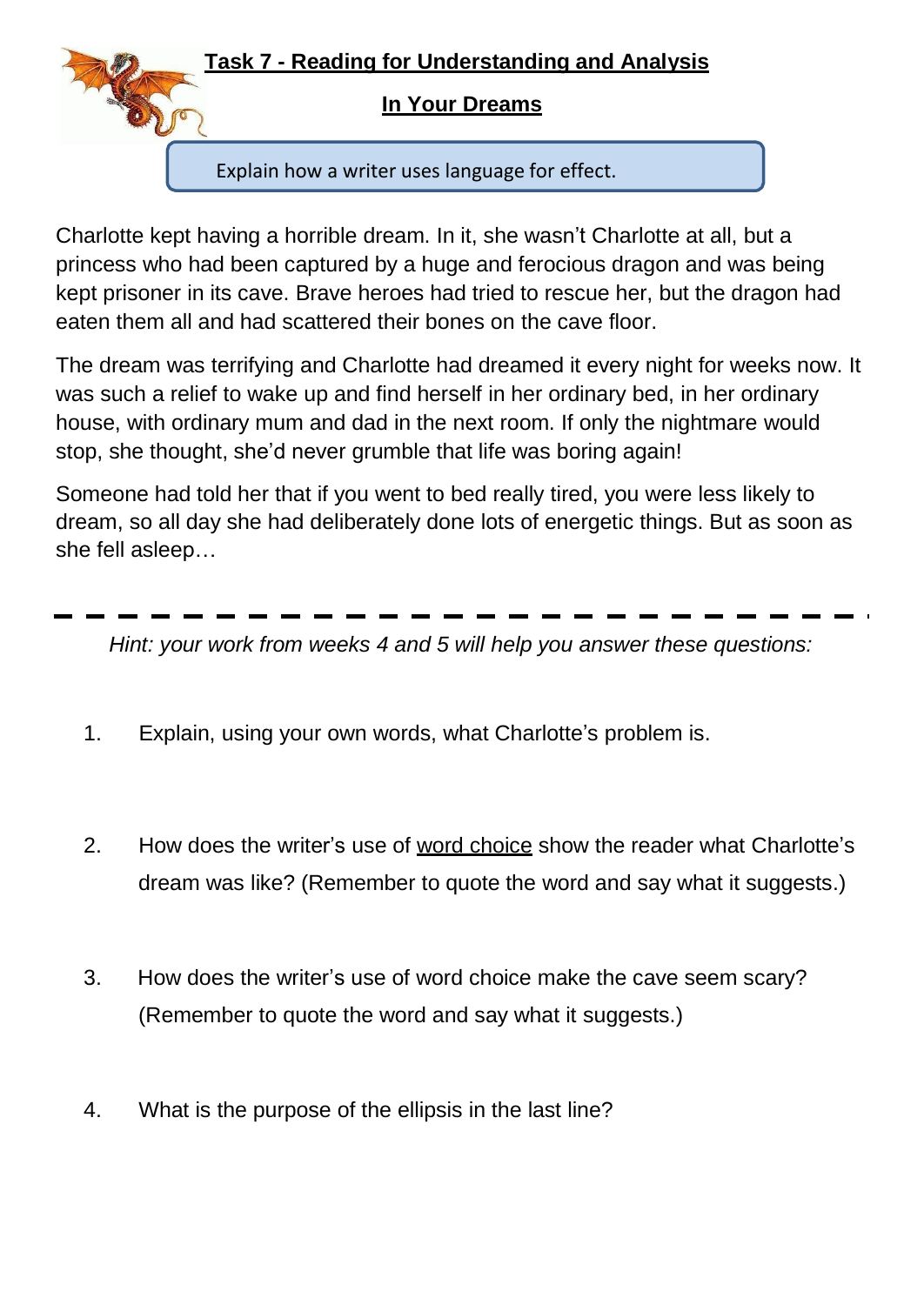### **Task 8 – Language Skills**

#### **Short Sentences**

Comment on how a writer uses language for effect.

A professional writer will vary the length of their sentences to have a particular impact on their readers.

Sometimes, they use a very short sentence to add impact or drama to what they are saying.

Short sentences can sound very abrupt and make certain pieces of information stand out to hook the reader's interest.

For example:

- 1. "It was very dark." Hooks our attention as the only information we are given is that it is dark. This makes us wonder what could be lurking unseen and makes us think something dramatic might be about to happen.
- 2. "I was totally alone." Makes us feel sympathy for the character as it focusses all our attention on the fact they had absolutely no one to turn to.

Try to explain the effect of the following short sentences:

- 1. I couldn't wait for tomorrow.
- 2. He glared at me.
- 3. I had an awful dream.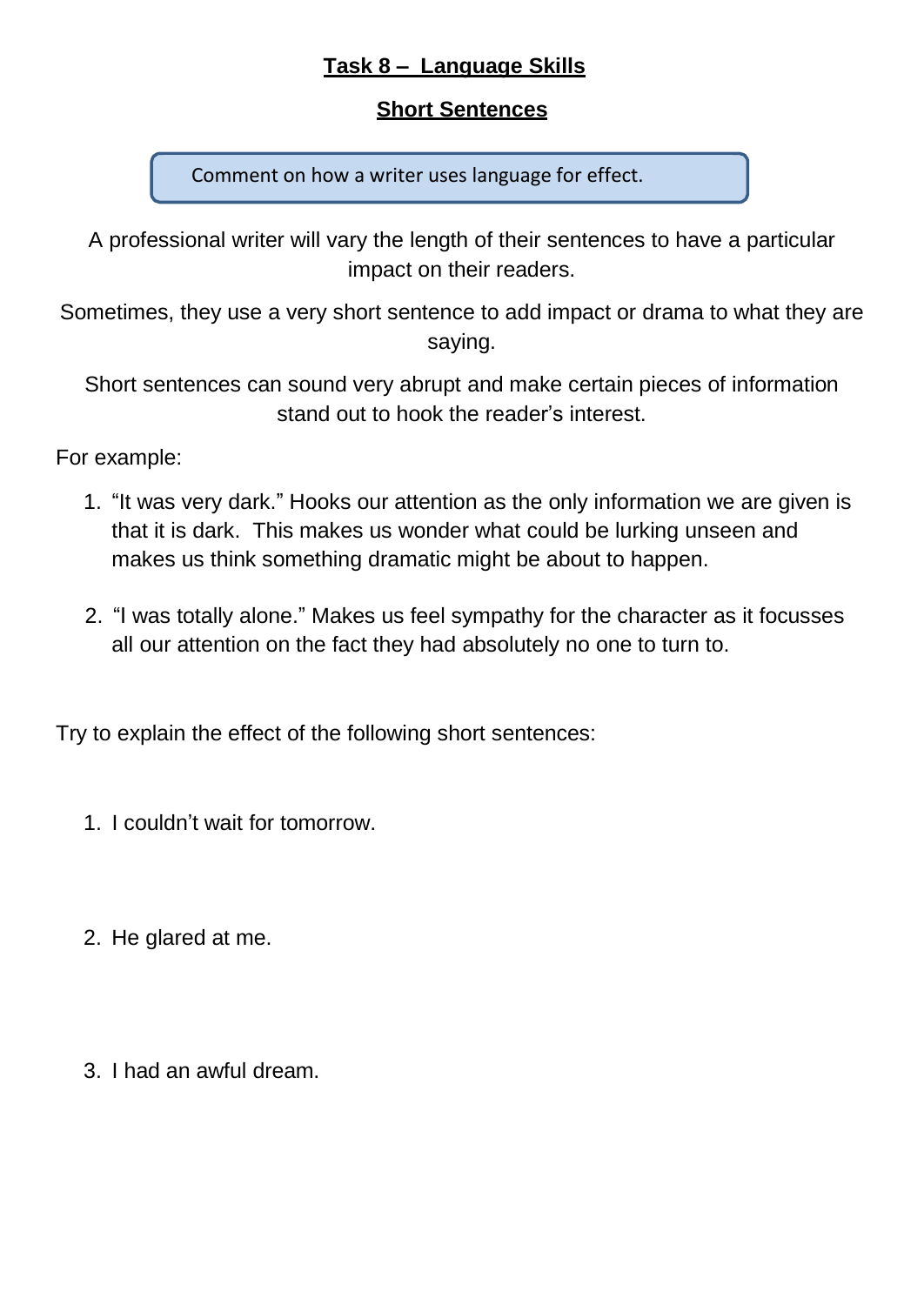# **Task 9 - Reading for Understanding and Analysis**

## **The Wolf**



Comment on how a writer uses language for effect.

The wolf's yellow eye is large and round, with a black pupil in the middle. And it never blinks. The boy could be watching a candle flame in the dark. It grows fatter and rounder like a harvest moon in an empty sky. But what really matters is the pupil. The black pupil. You wanted to stare at me, it seems to be saying, so go ahead, stare at me! It sparkles so brightly, it's scary. Like a flame.

The boy stays where he is. He doesn't look away. Slowly, Black Flame allows her muscles to relax. After a while she whispers between her fangs, "Fine, we'll make a deal. You can stare as much as you like but don't disturb me while I'm teaching the little ones – is that clear?"

All around them lies the snow. It stretches as far as the hills on the horizon. The silent snow of Alaska in the Far North. Black Flame's voice rises solemnly out of the white silence. "Children, today I'm going to talk to you about human beings."

*HINT: the work you have done so far will help you!*

- 1. What do you notice about the second sentence and what impression does it give you of the wolf?
- 2. What technique is used in "Like a flame" and what does it suggest about the wolf?
- 3. How does the writer's use of word choice in the second paragraph make the wolf seem dangerous? (Remember, you must quote the word and say what it suggests.)
- 4. What word is used in the final paragraph to describe how the wolf talks and what does it suggest about the wolf? (Remember, you must quote the word and say what it suggests.)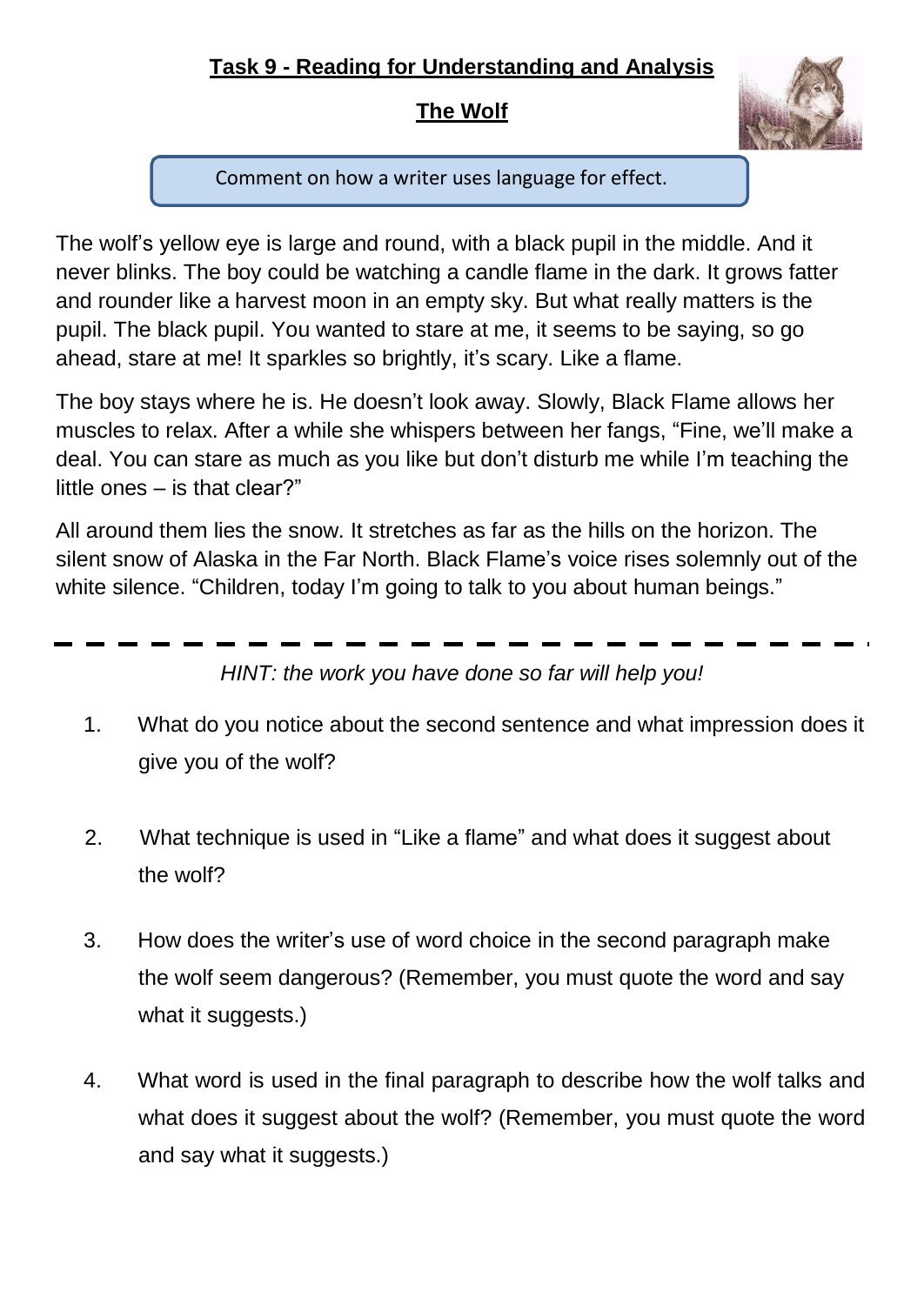#### Finished all your work and looking for an extra challenge?

You could choose from a variety of literacy based tasks from the chili challenge sheet on the next page.

Some tasks are shorter or quicker than others, so you can choose what you have time for. The hotter the chili rating, the more challenging the task.